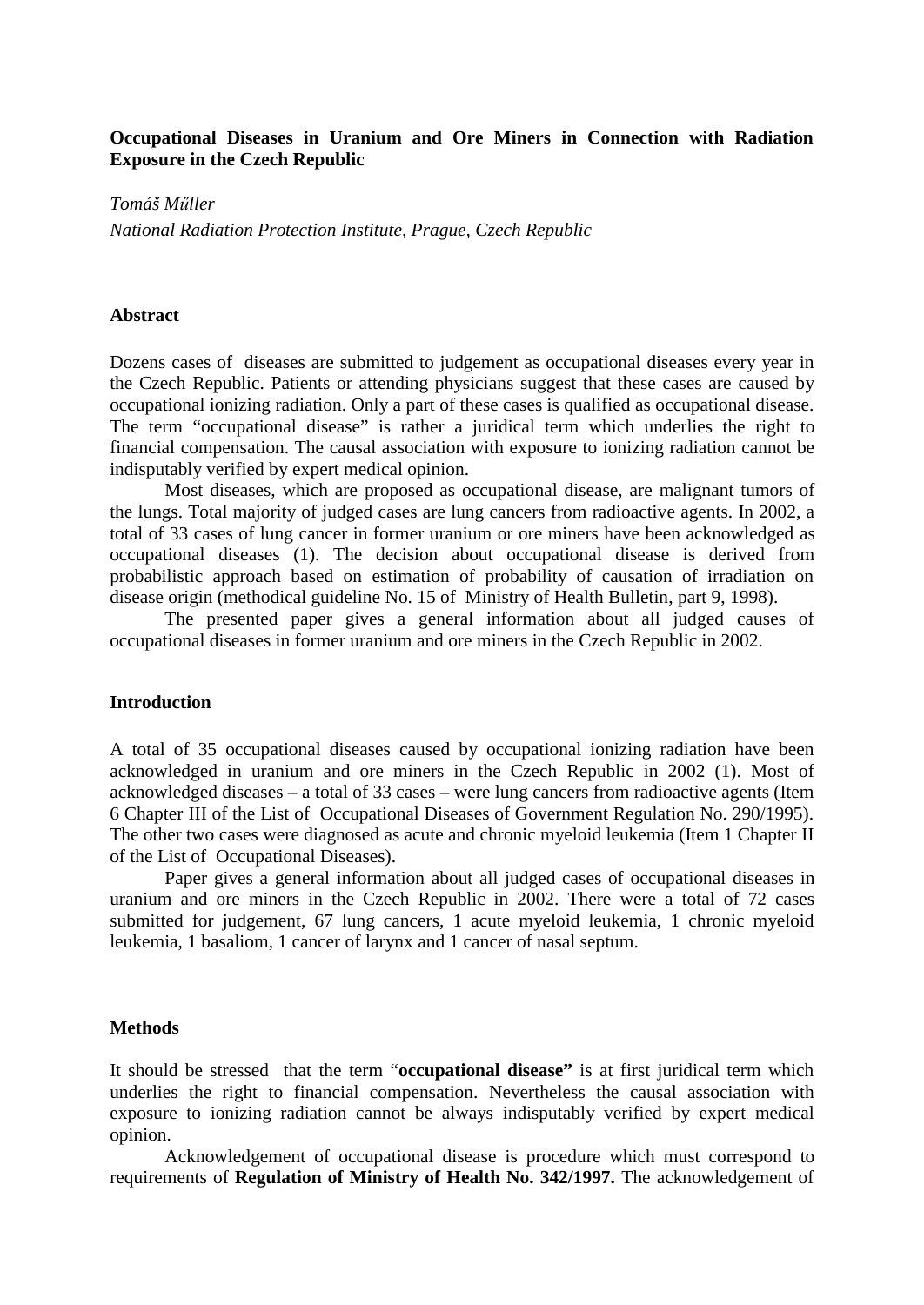occupational diseases is executed in the medical centers of occupational diseases (§1, §3). Procedure of compensation is initiated by written report about suspicion of occupational disease. The report is submitted to competent regional medical center of occupational diseases. The procedure can be initiated by the clinician or by the patient (§2 section 1). The physician of the State Office for Nuclear Safety judges conditions of origin of disease which can be caused by work with ionizing radiation or radioactive agents (§2 section 3 b).

Occupational diseases are defined as "acute intoxications caused by negative effect of chemical agents on health, diseases caused by negative effect of chemical, physical, biological or another negative effects if they arose from conditions" presented in the **List of Occupational Diseases, Annex of Government Direction No. 290/1995**. Following three chapters of the list relate to effect of ionizing radiation:

- **Chapter II, item 1** disease caused by ionizing radiation
- **Chapter III, item 6** lung cancer from radioactive agents
- **Chapter IV, item 1** skin diseases caused by physical, chemical or biological factors

Total majority of diseases in uranium and ore miners submitted for compensation as occupational disease caused by ionizing radiation are malignant tumors. The decision about occupational disease is derived from probabilistic approach based on knowledge of relation between dose and effect on target tissue where tumor arose. The c**riterion of prevailing probability** is valid, i.e. causality is accepted if the probability of causation of irradiation on tumor origin is greater than probability of spontaneous tumor incidence.

The procedure recommended for judgment of cases of lung cancer from radioactive agents (Chapter III, item 6 of the List of Occupational Diseases) is based on this principle and it is published as **Methodical Guideline No. 15 of Ministry of Health Bulletin, Part 9, 1998**. This methodical guideline is designated for the assessment of lung cancer cases among workers or former workers in uranium mines or another workplaces with considerably high concentration of radon and its short-lived progeny. The disease must be proved or there must be reasoned suspicion of it. The term "reasoned suspicion" is understood as the situation when the diagnosis of lung cancer is considered by clinician as vindicated (with no histologic or bronchoscopic verification, too).

The decision about occupational disease is based on the estimation of **probability of causation** of irradiation on disease origin (PC).

$$
PC = R_p / (1 + R_p),
$$

where  $R_p$  is the excess relative risk of lung cancer in defined level of irradiation and in defined exposure periods (table No. 1).

$$
R_p = \sum k_i W_i,
$$

where  $k_i$  are risk coefficients depending on time-since-exposure and age-at-exposure and  $W_i$ are corresponding exposures.

The risk coefficients are derived from recent results of epidemiological studies in uranium miners (2). They are more precise and more favorable to the patient. The coefficients are valid for lung cancer in all histologic forms. The exposures can be found on individual dosimetric cards. The employer must keep the cards for all workers. **If PC value is higher than 0.5 the probability of causation is assessed as prevailing**. The case is qualified to financial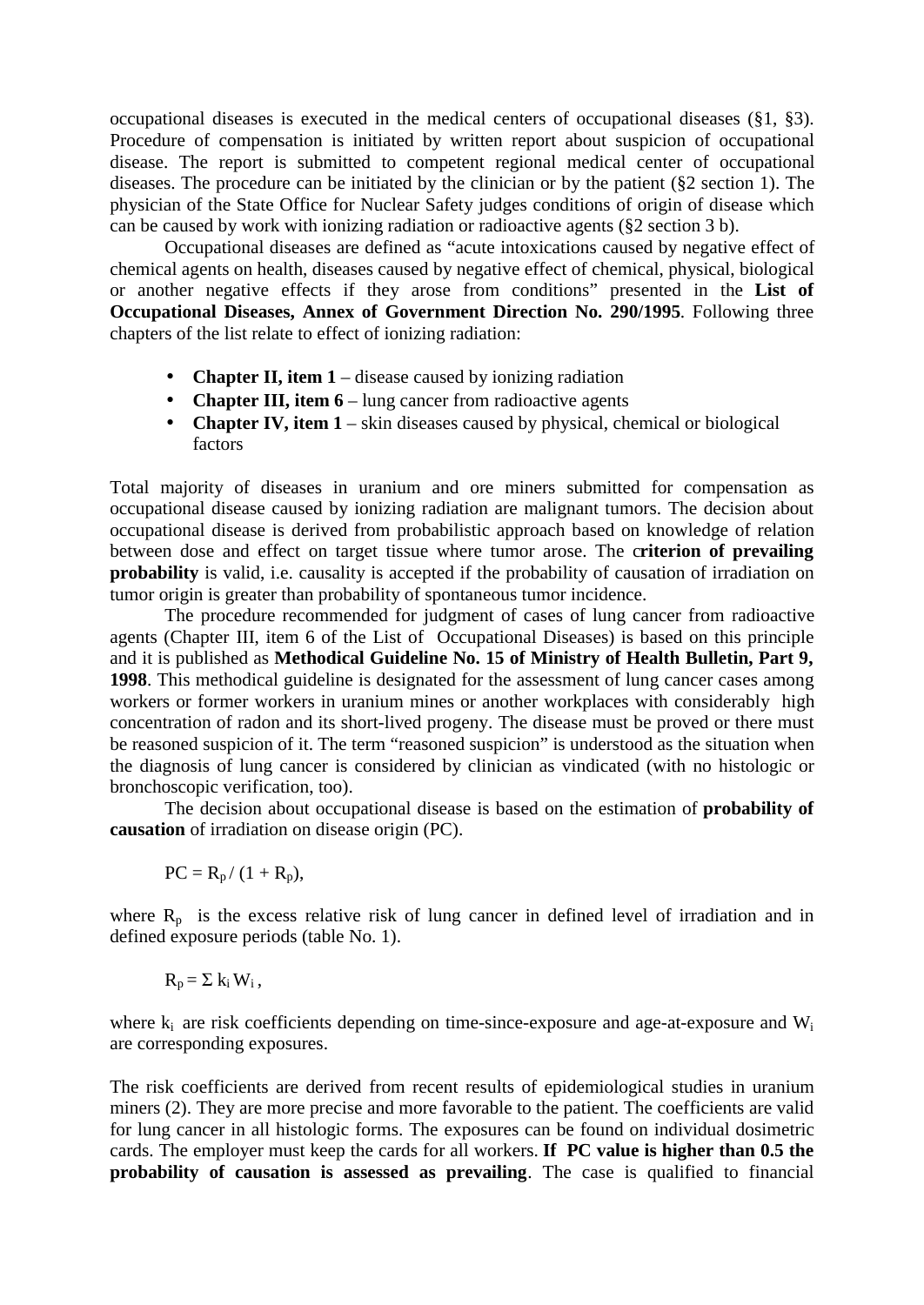compensation. If PC value is **in border zone 0.4 – 0.5** the compensation is possible with respect to other circumstances. If the PC value **is lower than 0.4** the probability of causation is assessed as low and the case is not qualified to compensation.

The assessment of myeloid leukemia cases in two former uranium miners was also based on the estimation of probability of causation of irradiation on disease origin. It was necessary to estimate the dose to bone marrow from external irradiation and from inhalation exposure to radon and its progeny and from inhalation of powder particles containing long-term alpha emitters. The dose received from inhalation of uranium powder is the most important (80%). The dose estimation was based on the results of Czech and German studies (3, 4, 5). The doses in miners working in Czech uranium mines after 1969 can be estimated on 12 mSv/year in quarrymen and 4 mSv/year in other professions (table 2).

# **Table No. 1: Lung cancer Relative risk coefficients per WLM (dependence on age at first exposure and time since exposure)**

| Age at first<br>exposure             | Time since exposure |          |           |        |
|--------------------------------------|---------------------|----------|-----------|--------|
|                                      | $0 - 4$             | $5 - 14$ | $15 - 24$ | $25 +$ |
| 29 years<br>$\overline{\phantom{a}}$ | $\boldsymbol{0}$    | 0,205    | 0,084     | 0,038  |
| $30 - 39$ years                      | $\boldsymbol{0}$    | 0,029    | 0,027     | 0,02   |
| $39 -$<br>vears                      | $\boldsymbol{0}$    | 0,009    | 0,008     | 0,004  |

 $PPS = R_p / (R_0 + R_p)$ 

 $R_0$  ... 100%  $R_p = \sum_i k_i$ . WLM<sub>i</sub> k…. relative risk coefficient

| PPS < 0.4     | Probability low        |
|---------------|------------------------|
| PPS $0.4-0.5$ | Probability borderline |
| PPS > 0.5     | Probability high       |

The value of excess relative risk coefficient was 7,9 per 1 Sv. Excess relative risk was significant and PC values were higher than 0,5 in both cases. The probability of causation was assessed as prevailing and both cases of myeloid leukemia were qualified to compensation.